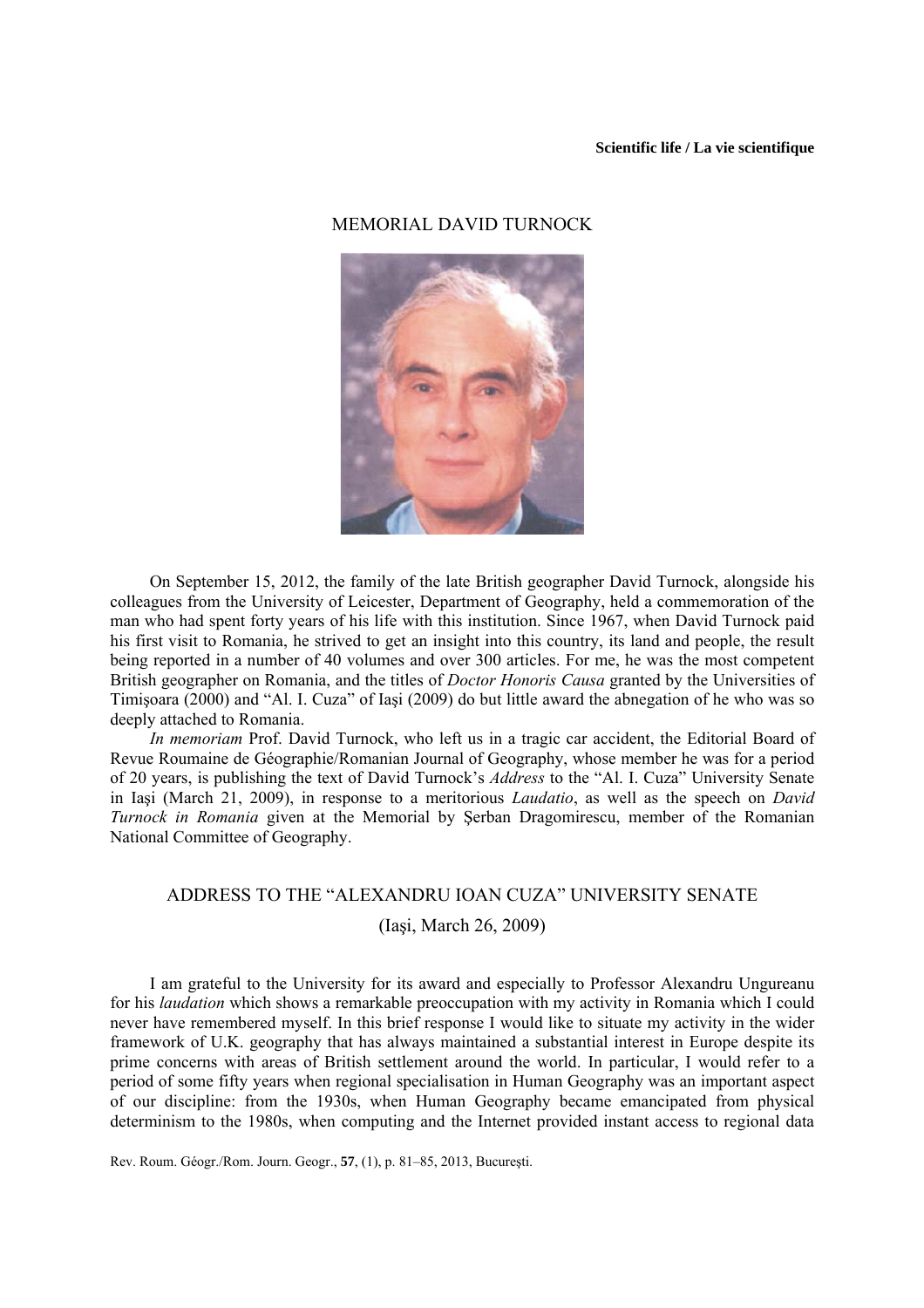and illustration. East-Central Europe certainly beckoned in the 1930s when the Le Play Society (inspired by the famous French sociologist) began to study the rural-urban transition in several places, including the Romanian Carpathian districts of Argeş and Harghita. The results –published just before the Second World War – were certainly an inspiration when I was starting to develop my own research activity in the 1960s. In fact these researches were probably the most notable original works produced by British geographers on Romania at this time, although there were some other studies that "reported" on the Balkan region in general, at the time the Ottoman Empire was experiencing its terminal decline and new independent nations were emerging.

The political situation is also significant as a context to my own activity from the 1960s because our perceptions of Europe at the time were dominated by the Iron Curtain and the "Cold War" between rival military and economic organisations. We had simplistic impressions of a monolithic Soviet bloc where Human Geography was bound up primarily with Five Year Plans and production achievements measured against the 1938 level. Lecturing on Europe in my first university job, I needed a broader documentation, but I also wanted photographic material at a time when colour slides were essential for illustration. There was little expertise to draw on for Romania because most specialists had been drawn to Hungary and Poland by bilateral geographical collaboration (developing only later with Romania); though some British geographers came here including Tom McGlynn – who did some original research on the colonisation of the Bărăgan – and Richard Osborne from the Nottingham University. Recently there has been some research carried out in Britain about post-war geographical activity in East Central Europe; highlighting the rather exceptional nature of travel in the Soviet sphere given the "closed" mentality of the time that inspired a feeling of imaginary "risk" of almost lunar proportions. In fact, visas were easy enough to obtain while internal travel and subsistence was facilitated by affordable accommodation and public transport, along with the "autoservire" syndrome and mass catering.

I visited East Germany, Poland and Czechoslovakia on a brief Easter holiday in 1964. And then I had the chance of visiting Yugoslavia with the Royal Scottish Geographical Society (as a tour leader) in 1965 and acquired a good stock of material there – though I had to be careful when photographing steam trains. Romania now attracted me because of its Carpathian terrain (which I had already sampled in the Zakopane area of Poland) but also its geopolitical position – linked with the Danube, the Carpathians and the Black Sea) – and its history as a nation developing from a deeply-rooted past extending back way beyond the Slavonic migrations. There was also a natural affinity between two countries at the opposite extremes of the Roman Empire. It was a very warm summer when we set off in July 1967 and we were told in Vienna that it would be "hot" in Budapest and "hotter" in Bucharest! But we arrived without mishap in Oradea and proceeded to Cluj before going farther east to Moldavia. The stopping train to Vatra Dornei brought us into contact with the "Pioneers" from Botoşani returning home from their "tabără" in Transylvania (with "Simon Templar" evidently a cult figure at the time); while an epic bus journey on the then unmodernized road through the Bistrita gorge from Vatra Dornei to Piatra Neamţ produced an unscheduled "pauză" – to change a wheel – during which a young man introduced himself as a party activist from Iaşi. He insisted on entertaining us in Piatra Neamt and wanted us to go with him to Iasi: an invitation we reluctantly had to decline owing to alternative plans to see Bucharest and Braşov before returning home.

However, the visit was highly successful and we were impressed by a country that was approaching a century of industrialisation (since independence) with striking evidence of rapid urbanisation as well as rural tradition. Communist stereotypes were not as pervasive as we had anticipated and the friendly communal spirit on the bus journey from Vatra Dornei made us feel very much at home. And a few years later – after I had decided to start researching on Romania – I was able to make my first visit to this historic city. I had now made contact with the geographical establishment and was encouraged by Professor Vintilă Mihăilescu in Bucharest to come here to meet Professor Ioan Şandru who, I am delighted to hear, is still in residence at the tender age of 96! At this time I was also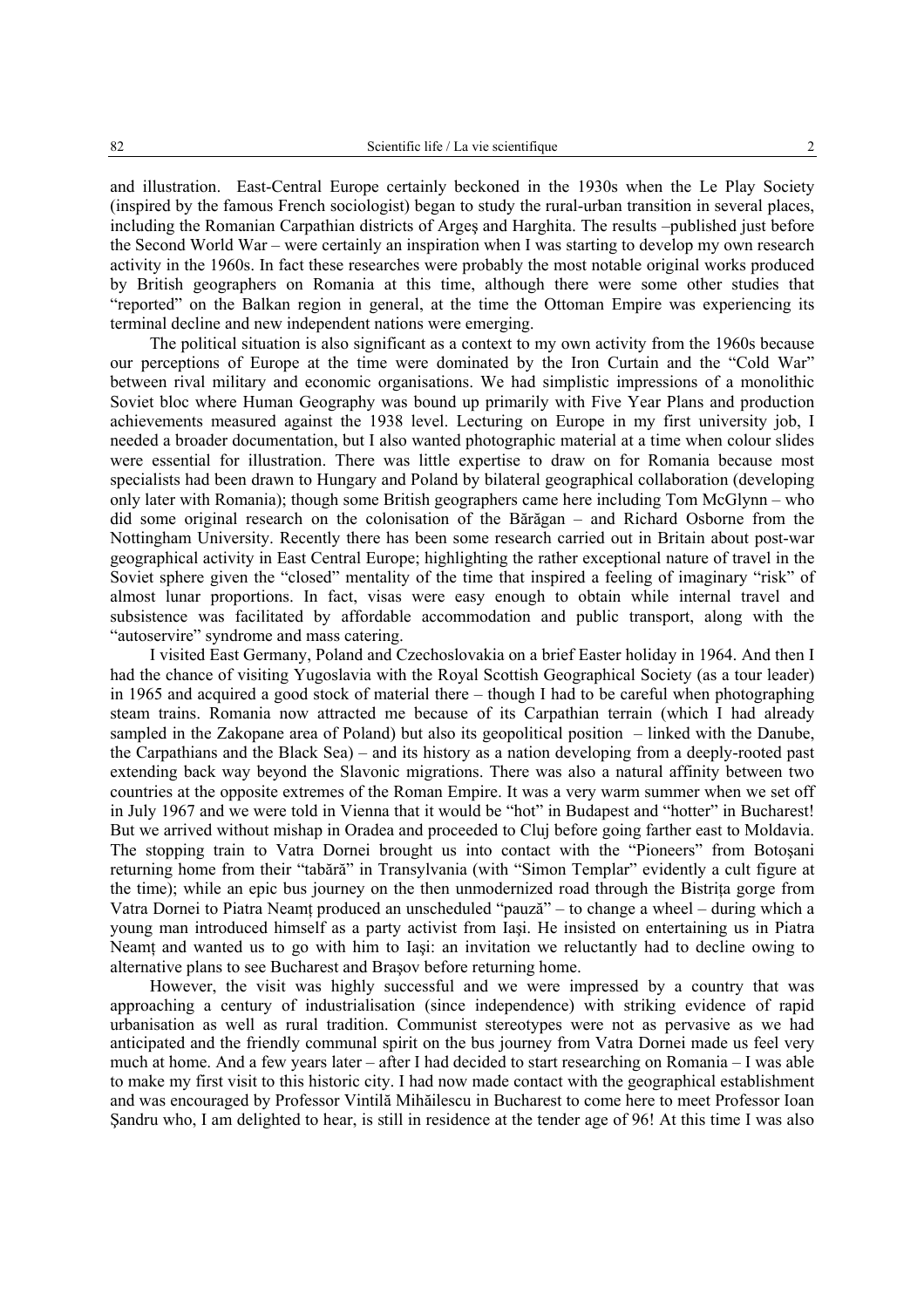in touch with younger geographers of my own age, especially Şerban Dragomirescu in Bucharest and – here in Iaşi – Alexandru Ungureanu: I am delighted that they are both here today.

And so my activity has continued with several subsequent visits to Iaşi – perhaps most notably as one of Professor Şandru's guests in connection with a regular "summer school" programmme. But this is only one part of a diverse range of experiences arising from travel opportunities facilitated by research grants (especially from the British Academy and the Economic & Social Research Council) and the cultural programme of the British and Romanian Academies; not to mention my leadership of some holiday tours and field courses. And now – five years into retirement – the "romance" with Romania is as strong as ever and, while this is due to the successful beginnings in the 1960s, there are three other considerations which maintained the momentum. First, there has been good cooperation with Romanian colleagues despite the obvious constraints of the earlier years. Apart from the contacts already mentioned I was fortunate to enjoy the friendship of a soil scientist turned geomorphologist – Nicolae Muică – who sadly passed away in Bucharest in 2008. We travelled extensively in the Carpathians and made contact with geographers across the country, including Nicolae Hillinger in Reşiţa and Gheorghe Ploaie in Râmnicu Vâlcea, while among the younger geographers I would refer to Remus Cretan in Timisoara with whom a close collaboration has developed in recent years. Second, Romania has furnished a succession of absorbing research themes providing ample scope for presenting the geography to a Western audience in a constructive manner (when our media is often overloaded with trivial and inaccurate material that rather misrepresents the situation in transition states). I have researched some historical topics (such as the evolution of the railway network and the spatial industrialisation process) and others with contemporary interest, including economic restructuring post-1989 (which has generated several volumes to-date) and rural studies in various Carpathian areas where the importance of agriculture has been reasserted by deindustrialisation. These latter preoccupations would obviously not have been possible without the sudden changes at the end of 1989 which has eventually resulted in Romania and UK finding themselves once more in a grand European organisation. But thirdly, and most crucially, I have enjoyed the support of my wife Marion who is here today just as she was with me on the first tour nearly 42 years ago. She has found her own interests in Romanian culture and gastronomy; not to mention social assistance projects especially in the Subcarpathian district of Pătârlagele. And so, our Romanian project continues with the encouragement that this generous award amply provides. We may now be working towards a conclusion but, if we follow the example of Professor Şandru, we may still be at the beginning.

*David Turnock* 

## DAVID TURNOCK AND ROMANIA

(Leicester, September 15, 2012)

In 1967, David Turnock, then a young lecturer at Aberdeen University, made an informal visit to Romania after having toured the other Central and East-European countries, viewing things with the eye of a professional geographer. Ever since those early beginnings he felt a special and profound attachment to Romania and its people.

What justifies my assertion is his *Address* to *Laudatio,* occasioned by the *Doctor honoris causa*  Award received from the Senate of the "Al. I. Cuza" University of Iaşi in March 2009. I shall further quote from his acceptance reply: "Romania attracted me because of its Carpathian terrain (which I had already sampled in the Zakopane area of Poland), but also its geopolitical position – linked with the Danube, the Carpathians and the Black Sea, and its history, as a nation developing from a deeplyrooted past extending back way beyond the Slavonic migration. There was a natural affinity between two countries of the opposite extremes of the Roman Empire."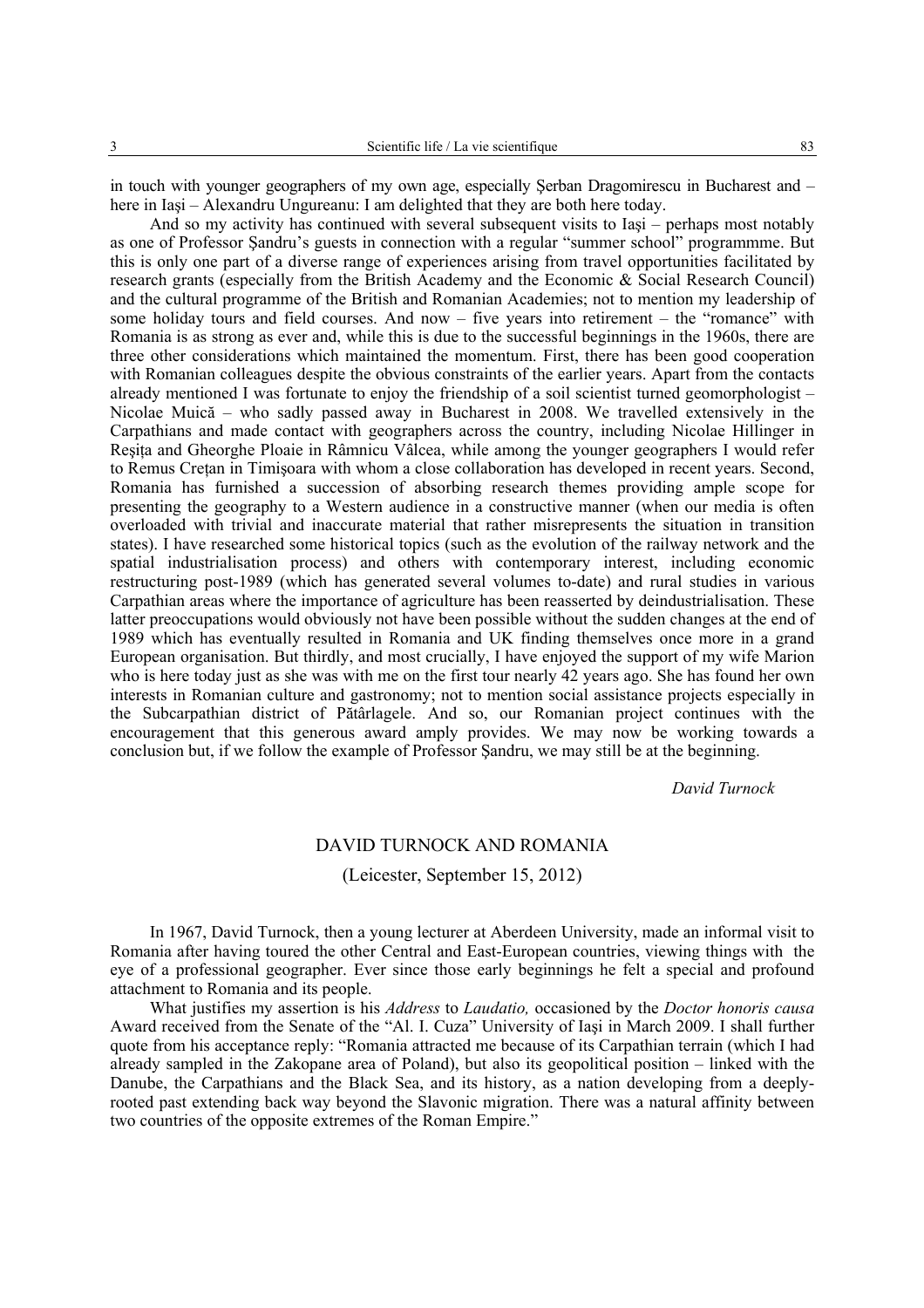I wish to add that in the years of the Iron Curtain and the Cold War, there was a short spell in Romania when life was not that unbearable, despite the oppressive totalitarian regime.

As a matter of fact, David Turnock's endeavours to get an insight into the contrastive reality of this country were in line with the growing interest shown also by other British geographers of the time, each of them, either individually or as leaders of student groups, for instance , Lord L.P.Kirwan, President of the Royal Geographical Society (London), Professors R.H. Osborne (Nottingham), J.F.E.Hamilton of London School of Economics, Th.H.Elkins (Brighton), F.W. Carter (London) and others, came to Romania for documentation purposes and for establishing contacts.

After 40 years, in a comparative attempt, David made a social-geographical monographic study of two representative Carpathian villages, the same as those surveyed by the British Le Play Society in the 1930s. The study of the Romanian rural communities remained over the years a permanent research theme in his prodigious activity.

From the early beginnings of David's activity in Romania I recall the moment of his first arrival in Bucharest when I, being absent from town to fieldwork, my parents kindly agreed to meet him at the railway station. Since they were familiar with the late 19<sup>th</sup>-century English novel, and the movies presenting its plots, they expected to see an English gentleman resembling somehow the film image, that is to say, having at least an umbrella about him. But David, dressed like a conventional European traveller, passed them by unnoticed and left the station arriving in front of our house before my parents did. Subsequently, the traditional English five o'clock tea and cakes became customary with us whenever he, sometimes accompanied by Marion, would pay us a visit while in Bucharest.

His staunchness, doubled by an exceptional memory, working capacity and stubborness to always discover new facts, characterised David's entire activity, he being a keen observer of the everchanging geographical reality. Any of his studies, as single author or co-author, are noteworthy for the wealth of references.

Obviously, his scientific and sentimental interest for Romania, as well as his almost yearly visits under co-operation agreements, did not escape the vigilance of the so-called *Securitate* forces. Any fieldtrip was carefully watched from a distance by the "boys"*.* I remember, for instance, our trip in the Retezat Mountains (part of the so-called Transylvanian Alps) in the mid-1980s. The route led us onto an isolated forestry road at about 2,000 m altitude. Our Romanian Land Rover (ARO) was followed by a more powerful car, a treatment, which at the time, was reserved to all Western foreigners…

From the wide range of topics David used to tackle (and I assure you that nearly all human geography topics of historical, social and economic relevance were covered), I wish to recall his interest in making known the outstanding Romanian geographers oppressed by the totalitarian regime. It was the case of the late Professor Vintilă Mihăilescu, the tutor of many generations of Romanian geographers, myself included, and a notable adviser of foreign geographers, among whom our distinguished late friend. The Professor initiated the publication of bio-bibliographical references of leading Romanian geographers in the annual journal *Geographers – Bio-bibliographical Studies* of the IGU Commission for the History of Geographical Thought, presided over by Prof. T.W. Freeman, from Manchester University. It was David's merit to have continued publishing V. Mihăilescu's work after his death in 1978.

David Turnock's endeavours opened the way for many young Romanian geographers to be admitted to foreign programmes, such as the Erasmus Programme, and later to publish in foreign specialist journals. He was also the initiator of the first three Romanian-British bilateral geographical colloquia. On his initiative, in the 1990s, a special issue of *Geojournal* was devoted to *The Geography in New Romania*.

Worth-recalling is David's generous assistance to the elaboration of the *National Atlas of Romania* in the 1970s, he having supervised *de bono* the English version of its texts and legends (basically 76 sheets with over 450 maps and charts)*,* thus warranting language accuracy to this work.